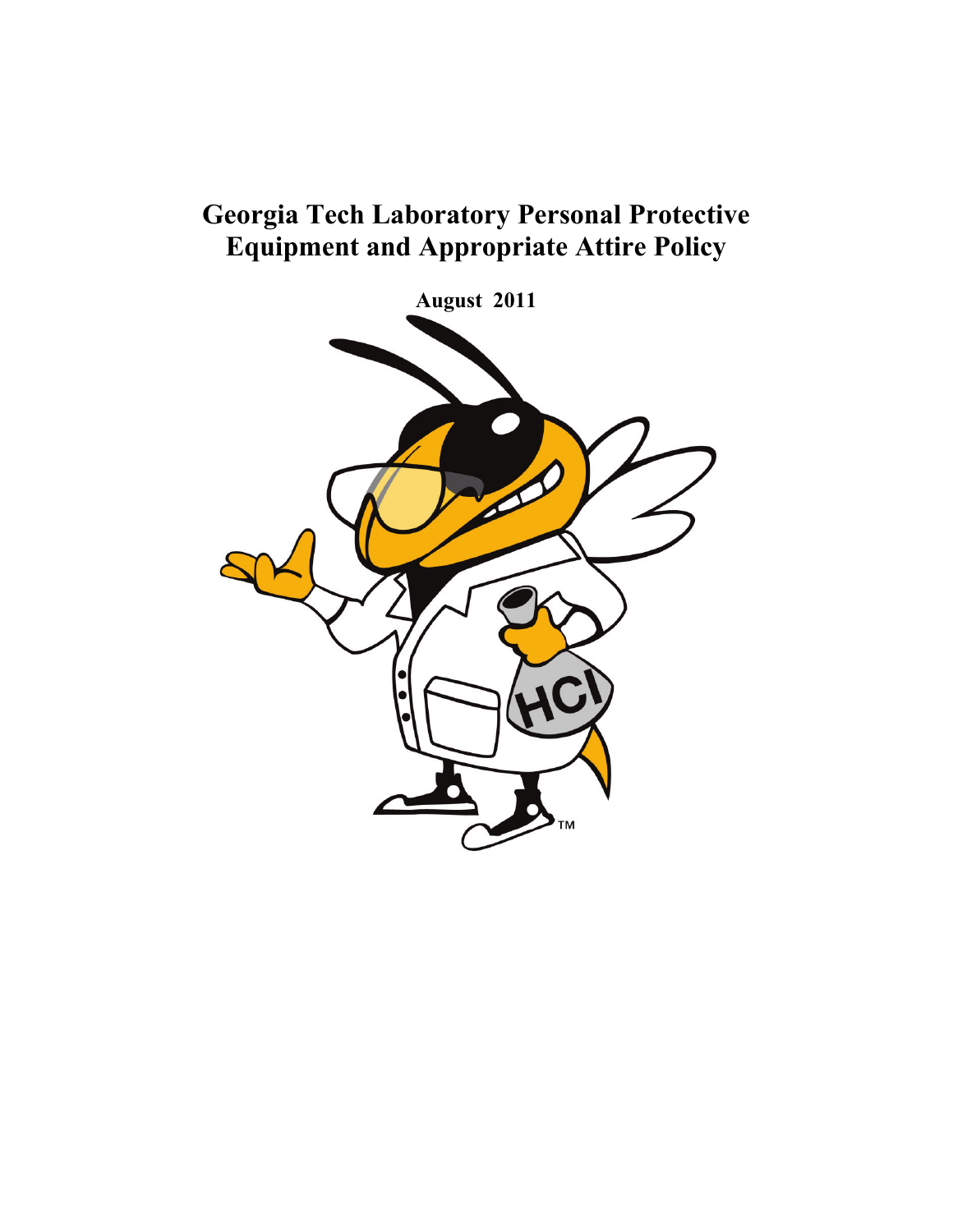# **Table of Contents**

| $\mathbf 1$ .    |                                                 |
|------------------|-------------------------------------------------|
| 2.               |                                                 |
| 3 <sub>1</sub>   |                                                 |
| 4.               |                                                 |
| 5.               | OTHER RECOMMENDATIONS REGARDING LAB CLOTHING: 5 |
| 6.               |                                                 |
| $\overline{7}$ . |                                                 |
| 7.1.             |                                                 |
| 7.2.             |                                                 |
| 7.3.             |                                                 |
| 7.4.             |                                                 |
| 7.5.             |                                                 |
| 7.6.             |                                                 |
| 7.7.             |                                                 |
| 7.8.             |                                                 |
| 8.               |                                                 |
| 9.               |                                                 |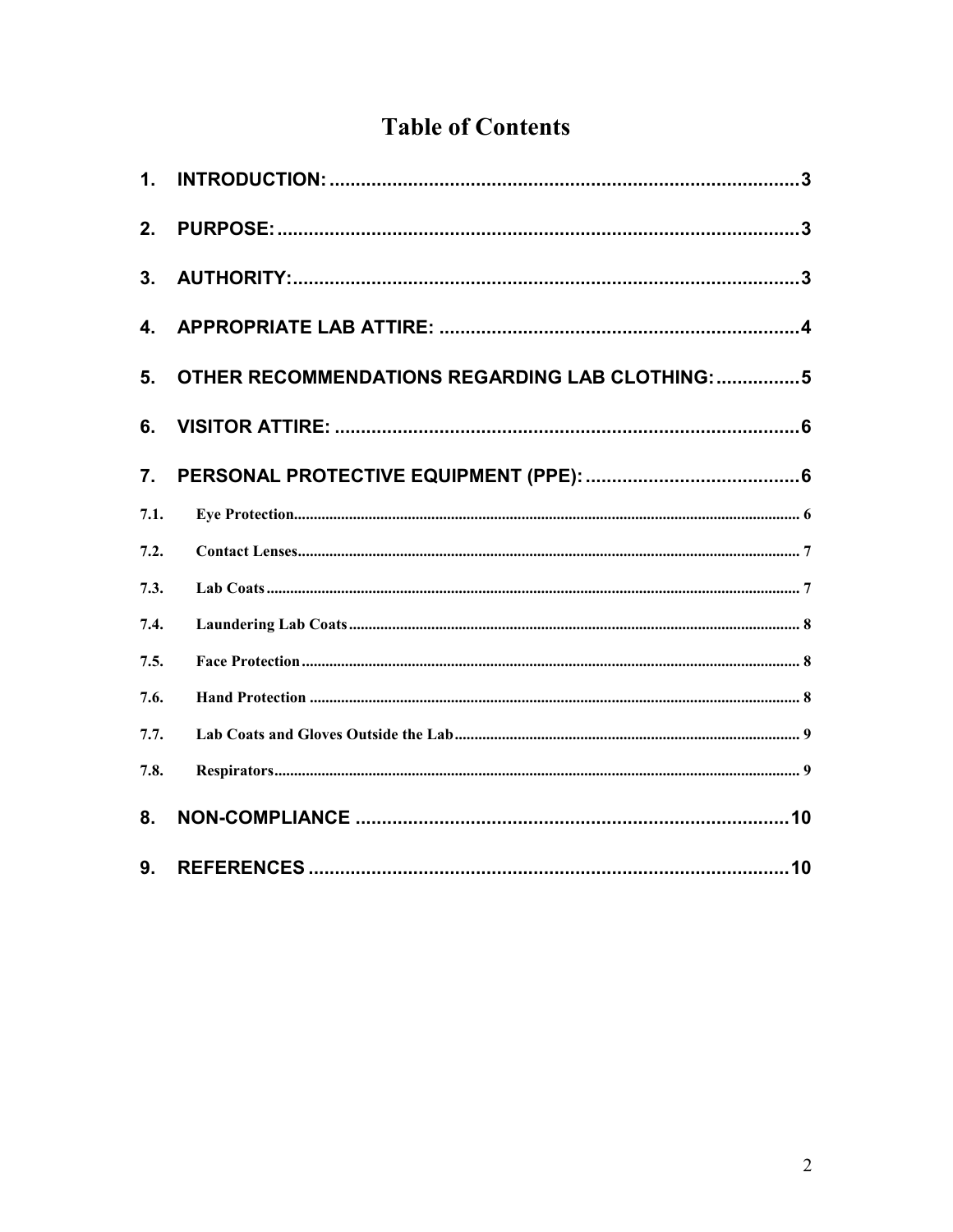## <span id="page-2-0"></span>**1. Introduction:**

**Policy Summary**: It is the policy of Georgia Tech that all individuals in wet-bench laboratories, as defined herein, wear appropriate attire and Personal Protective Equipment (PPE). Appropriate attire and PPE includes, but is not limited to, safety glasses, goggles, face-shields, lab coats, gloves, hearing protection and respirators, depending on site-specific conditions. These items are described in Section 7.

As a premier research and learning institution, it is incumbent upon Georgia Tech to ensure that its policies and practices for laboratory safety:

- Establish a culture of safety among GT faculty, staff and students which will be reflected as the students take their places in industry and research.
- Mirror standard practices in industry and other prominent research institutions.

## <span id="page-2-1"></span>**2. Purpose:**

The purpose of this document is to outline the Georgia Tech requirements for appropriate attire and the use of PPE in wet-bench laboratories. Wet bench laboratories are defined as any lab where chemicals, biologicals, or radiologicals are used, stored, or manipulated; or any place where materials of a biological or chemical nature are poured, transferred, pipetted, reacted, incubated, heated, or in any way manipulated or stored. This document does not apply to:

Labs where the primary hazard is exposure to Class 3B or 4 lasers.

Kitchens, break rooms, areas where food is stored and prepared

Areas where the only chemicals are "Consumer Products" (such as cleaning solutions) which are exempt from the Georgia Right to Know Law

Clean rooms where alternative "clean room-friendly" protective garments, such as plastic aprons, are provided

Animal handling (non wet-bench) activities, which have their own situation-specific attire and PPE requirements.

# <span id="page-2-2"></span>**3. Authority:**

This Document has be reviewed, approved by the Georgia Tech Chemical and Environmental Safety Committee April 6, 2011and ratified by the Georgia Tech Institute Council for Environmental Health and Safety August 1, 2011.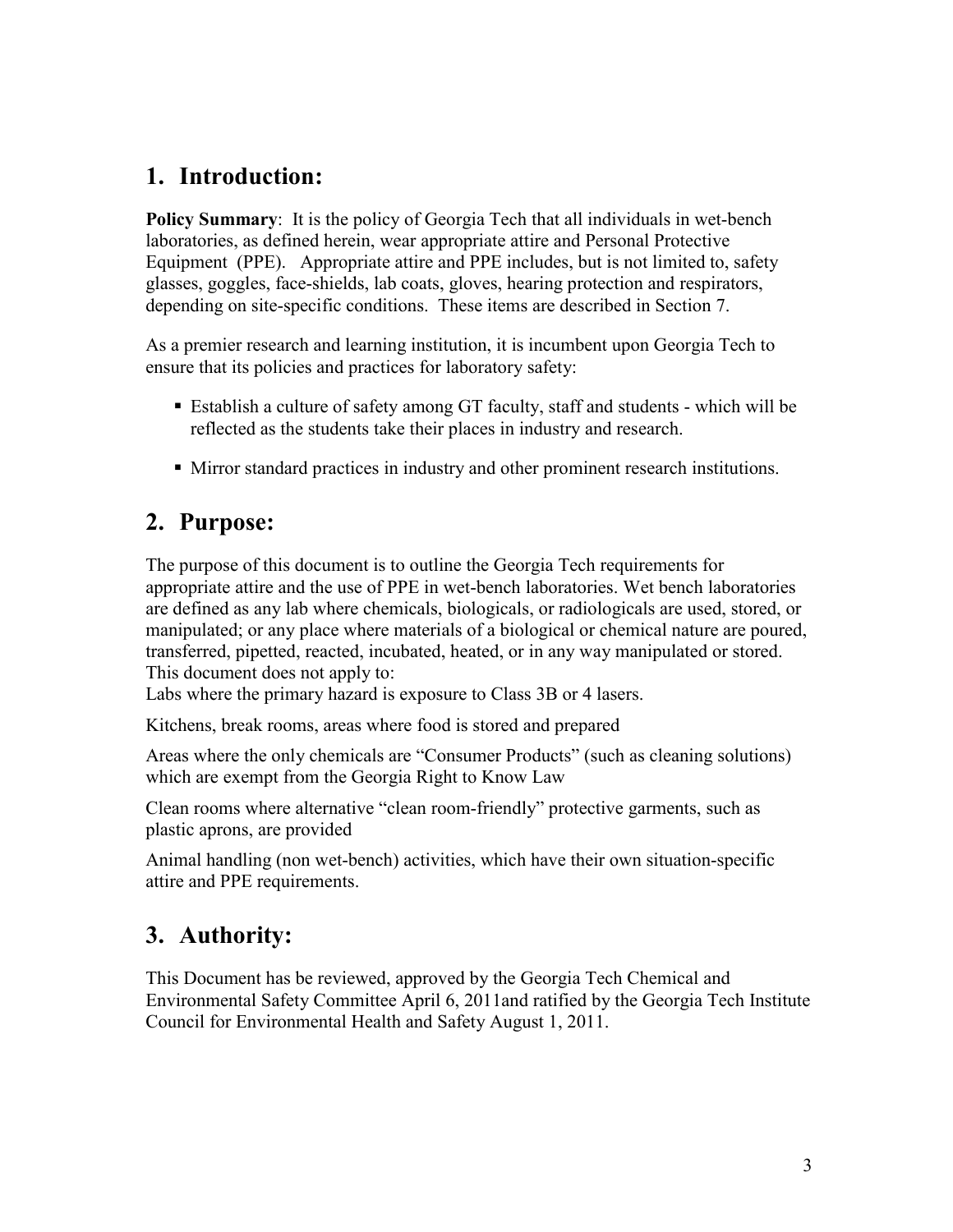# <span id="page-3-0"></span>**4. Appropriate Lab Attire:**

Personal attire while in the laboratory plays a major role in determining the level of risk of exposure to hazardous agents and of physical injury. Appropriate clothing provides an extra layer of protection against spills and splashes of hazardous materials. Appropriate clothing covers the torso, legs, and feet. Therefore, the following practices shall be adhered to in Georgia Tech wet bench laboratories:

| <b>Allowed</b>                                                                                                                                                                                              | <b>Not Allowed</b>                                                                                                                                                             | <b>Explanation</b>                                                                                                                                                                                                                                   |
|-------------------------------------------------------------------------------------------------------------------------------------------------------------------------------------------------------------|--------------------------------------------------------------------------------------------------------------------------------------------------------------------------------|------------------------------------------------------------------------------------------------------------------------------------------------------------------------------------------------------------------------------------------------------|
| Hair must be kept away<br>from the eyes. Long<br>hair must be tied back.<br>Hair longer than 6<br>inches from the nape of<br>the neck must also<br>pinned up (Use of hair<br>nets or hats is<br>acceptable) | Hair must not impede<br>vision, come in contact<br>with the work, or open<br>flames.                                                                                           | Hair can impede vision.<br>Long hair can fall onto the<br>lab bench/come in contact<br>with chemicals or<br>biologicals. Long hair is<br>also a hazard around<br>rotating equipment and open<br>flames such as Bunsen<br>burners or alcohol burners. |
| Ties and scarves that do<br>not hang loose outside a<br>the lab coat                                                                                                                                        | Neckwear such as ties<br>and scarves that hang<br>loose                                                                                                                        | Dangling neckwear may<br>come in contact with<br>chemicals, biologicals or<br>open flames. These also are<br>a hazard around rotating<br>equipment.                                                                                                  |
| Baseball caps and other<br>headgear as long as they<br>are kept far enough back<br>on the head so that<br>vision is not impaired<br>and also do not interfere<br>with protective eyewear.                   | Caps worn low over the<br>eyes so as to impede<br>vision                                                                                                                       | Avoiding accidents means<br>staying aware of one's<br>surroundings at all times.<br>Unimpeded visual<br>observation is key in this<br>regard.                                                                                                        |
|                                                                                                                                                                                                             | Use of iPods, MP3<br>players, or other<br>electronic devices with<br>head-phones is not<br>allowed in laboratories<br>and is highly<br>discouraged in<br>laboratory buildings. | Laboratorians must be<br>aware of their surroundings<br>at all times which includes<br>being able to hear alarms,<br>sirens, run away reactions,<br>and other people calling for<br>help.                                                            |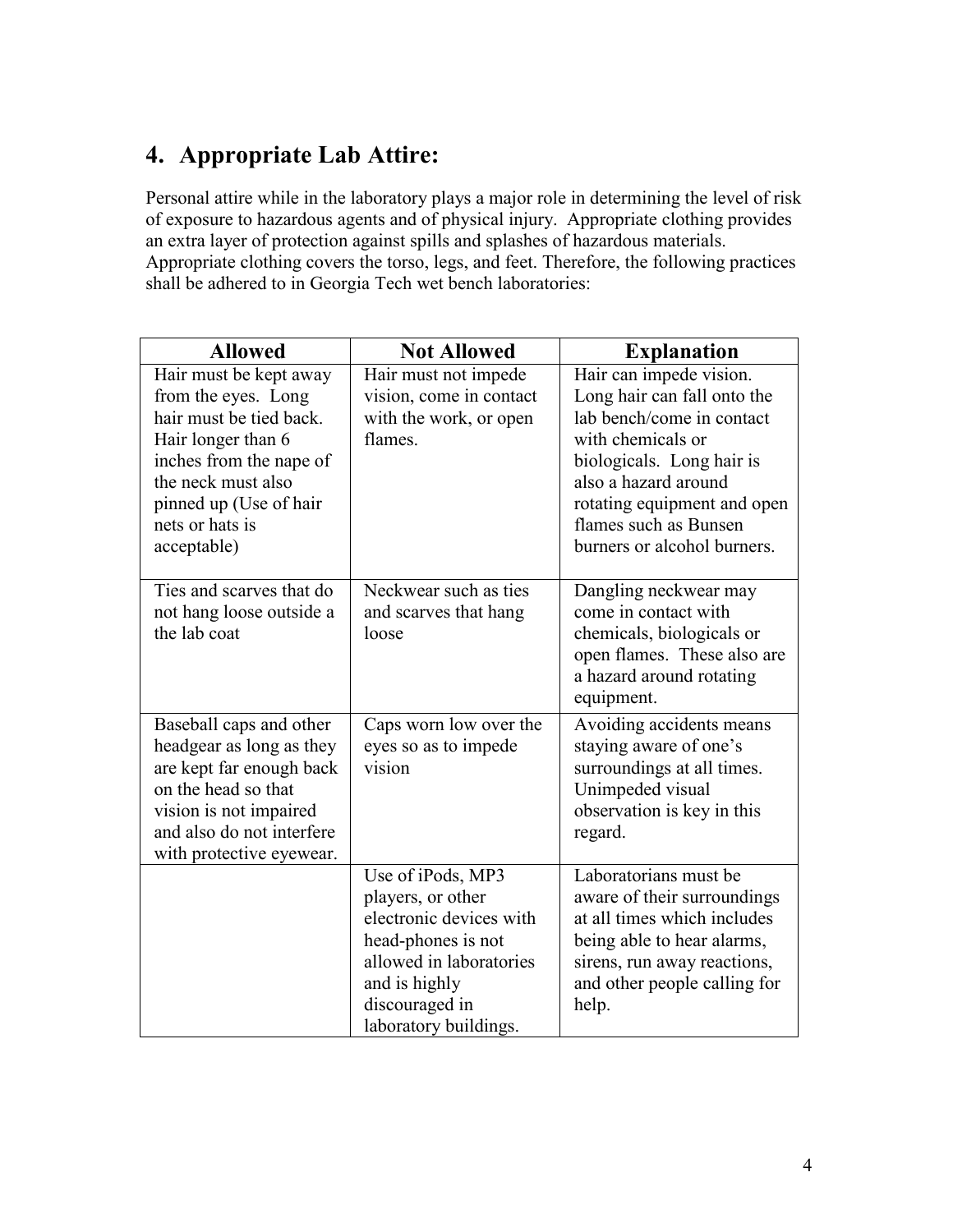| <b>ALLOWED</b>                                                                                                               | <b>NOT ALLOWED</b>                                                                                                                                             | <b>EXPLANATION</b>                                                                                                                                                                                                                                                                                          |
|------------------------------------------------------------------------------------------------------------------------------|----------------------------------------------------------------------------------------------------------------------------------------------------------------|-------------------------------------------------------------------------------------------------------------------------------------------------------------------------------------------------------------------------------------------------------------------------------------------------------------|
| Shirts/tops that cover<br>upper torso                                                                                        | Cropped shirts, plunging<br>necklines, spaghetti<br>straps, or ripped shirts.                                                                                  | Layered clothing is a safety<br>asset in that it provides an<br>extra layer of protection<br>against spills and splashes.                                                                                                                                                                                   |
| Clothing that<br>accommodates lab coat<br>use.                                                                               | Loose or flowing tops<br>with wide/bell sleeves;<br>outerwear s/a coats or<br>shawls that make it<br>difficult to don a lab<br>coat.                           | Wearing this type of<br>clothing makes it<br>difficult/uncomfortable to<br>wear a lab coat: The wearer<br>may be tempted to do<br>without the lab coat. Loose<br>sleeves may also be dragged<br>across the bench becoming<br>contaminated and are a<br>hazard around rotating<br>equipment and open flames. |
| Long pants that cover<br>the wearer to the ankle                                                                             | Ripped jeans, shorts,<br>capris, or skirts.                                                                                                                    | Chemicals splash up after<br>they hit the floor; likewise<br>shattered glass bounces up<br>and can inflict injury on<br>unprotected skin.<br>Persons who must wear<br>skirts due to personal<br>reasons should speak with<br>their supervisors to<br>determine an appropriate<br>strategy for this rule.    |
| Completely enclosed<br>shoes that cover the<br>instep of the foot:<br>preferably, of leather<br>which can be wiped<br>clean. | Sandals, open toe, open<br>back, or open weave<br>shoes; shoes with holes<br>in the top or sides; No<br>Birkenstocks, Mary<br>Janes, cloth shoes, or<br>Crocs. | Shoes need to protect the<br>wearer from chemicals, hot<br>liquids, and shattered glass.<br>Cloth shoes can absorb<br>chemicals or hot liquids and<br>hold them against the skin<br>until they can be removed.                                                                                              |

# <span id="page-4-0"></span>**5. Other Recommendations Regarding Lab Clothing:**

| Recommendation                                                                    | <b>Explanation</b>                                                                                      |
|-----------------------------------------------------------------------------------|---------------------------------------------------------------------------------------------------------|
| Choose clothing made of natural<br>fibers, especially cotton whenever<br>possible | Natural fibers are more fire resistant than<br>synthetic fibers                                         |
| Avoid wearing pantyhose                                                           | Fire and some chemicals may cause the<br>nylon to melt to the skin increasing risk of<br>serious injury |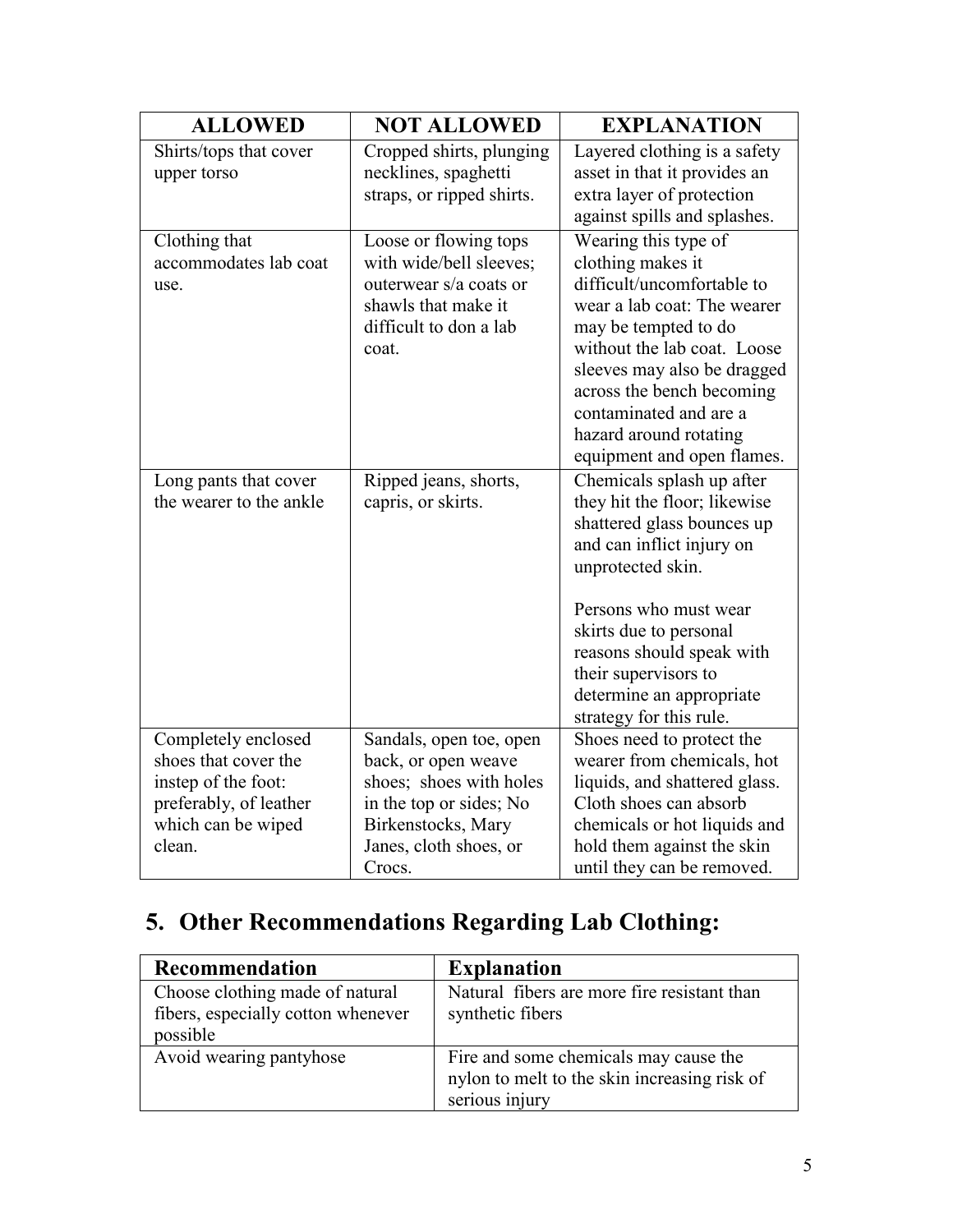| Recommendation                      | <b>Explanation</b>                          |
|-------------------------------------|---------------------------------------------|
| Keep a change of clothes, including | After an exposure, the victim will not be   |
| shoes, in a desk drawer             | allowed to re-don contaminated clothing and |
|                                     | will need something to wear home.           |

## <span id="page-5-0"></span>**6. Visitor Attire:**

Visitors to the lab but who are not working in the lab (not touching anything), are required to wear clothing that completely covers the torso and legs (to the ankle), enclosed shoes, and safety glasses (see below).

# <span id="page-5-1"></span>**7. Personal Protective Equipment (PPE):**

PPE includes, but is not limited to, safety glasses, goggles, face shields, gloves, lab coats, aprons, ear plugs, and respirators. Additional PPE such as ear plugs and respirators should only be used as a "last resort" if the potential exposures cannot be eliminated with properly-designed engineering controls. PPE is carefully selected to ensure that it is compatible with the chemicals and the process used.

## <span id="page-5-2"></span>**7.1. Eye Protection**

- 7.1.1. Safety glasses or chemical goggles must be donned before entering any wet bench lab, including cell culture labs. This applies to lab visitors, GT maintenance and custodial workers as well as staff and students
- 7.1.2. Safety glasses must meet the ANSI Z87.1 standard for impact resistance and have side shields for splash protection.
- 7.1.3. Safety glasses should be chosen to conform to the wearers face and minimize gaps around the glasses.
- 7.1.4.Chemical goggles may be required for certain processes where safety glasses are deemed inadequate: Safety Glasses do not provide protection from chemical vapors, liquids, or caustic dust hazards which may bypass safety glasses. When exposure to these hazards cannot be avoided by use of engineering controls, chemical goggles shall be worn.
- 7.1.5. Safety glasses or goggles must be worn over prescription glasses and must be of a type intended to be worn over prescription glasses.
- 7.1.6. Prescription safety glasses are acceptable as long as they have side shields for splash protection and conform to the wearer's face.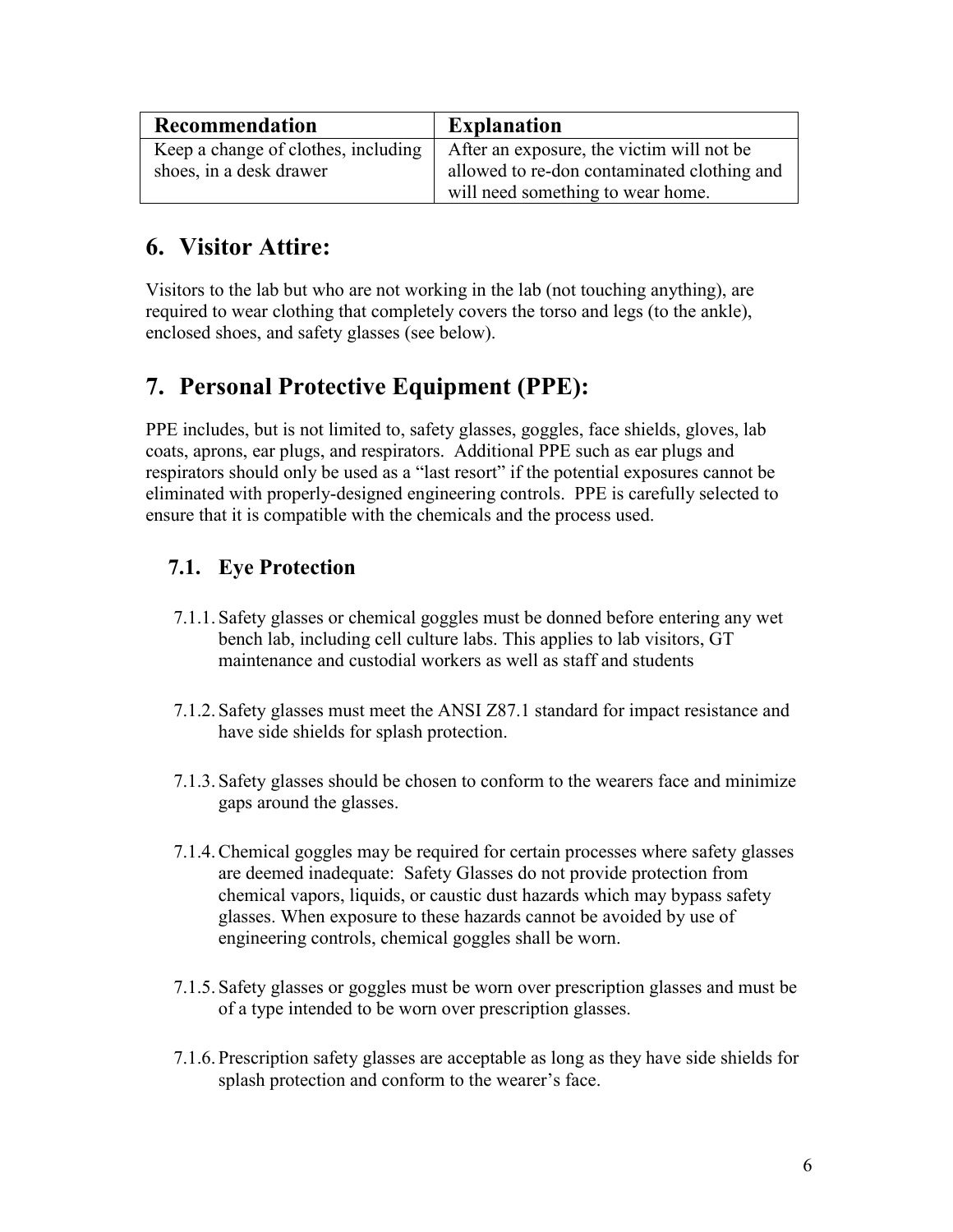7.1.7. Safety glasses or goggles are required in all labs where soldering or machining/grinding occur.

## <span id="page-6-0"></span>**7.2. Contact Lenses**

- 7.2.1. Do not provide protection against chemicals or particulates and are allowed in laboratories only with appropriate eye protection
- 7.2.2. Per the National Institutes of Occupational Safety and Health, wearing contact lenses does not appear to require enhanced eye and face protection.
- 7.2.3. OSHA recommends against the use of contact lenses when working with the following chemicals: acrylonitrile, methylene chloride, 1,2 dibromo-3 chloropropane, ethylene oxide, and methylene dianiline.
	- 7.2.3.1.OSHA has not published documentation supporting this recommendation.
	- 7.2.3.2.GT EHS recommends working with these materials only inside a fume hood and has no objections to contact lens use in laboratories where these chemicals are present.

### <span id="page-6-1"></span>**7.3. Lab Coats**

- 7.3.1. Shall be donned before handing chemicals, biologicals or radiologicals.
- 7.3.2. Must be in good condition and reasonably clean so as to not create a hazard.
- 7.3.3. Shall cover the wearer to the knees
- 7.3.4.Lab coats of 100% cotton are required in all undergraduate labs where chemicals, biologicals, or radiologicals are used including labs for Chemistry, Biology, Material Science Engineering, Chemical and Biomolecular Engineering, Biomedical Engineering.
- 7.3.5.Lab coats made of polyester-cotton blends (no less than 35% cotton) are acceptable in labs where no open flames are present.
- 7.3.6.Lab coats must be made of 100% cotton or flame resistant material in labs where open flames are used (such as alcohol burners)
- 7.3.7.Lab coats of flame resistant (FR) material are required in labs where pyrophoric materials are handled. Persons working with pyrophoric liquids are also required to wear 100% cotton clothing underneath the FR lab coat on days that they handle these materials in the lab.
- 7.3.8. Flame Resistant lab coats must meet the following criteria for the purpose of minimizing injury in the event of a splash of pyrophoric liquid:
	- 7.3.8.1. 9oz fabric weight
	- 7.3.8.2.Arc Rating: 12.4 ATPV.
	- 7.3.8.3.Meets NFPA 70E Hazard Risk Category (HRC)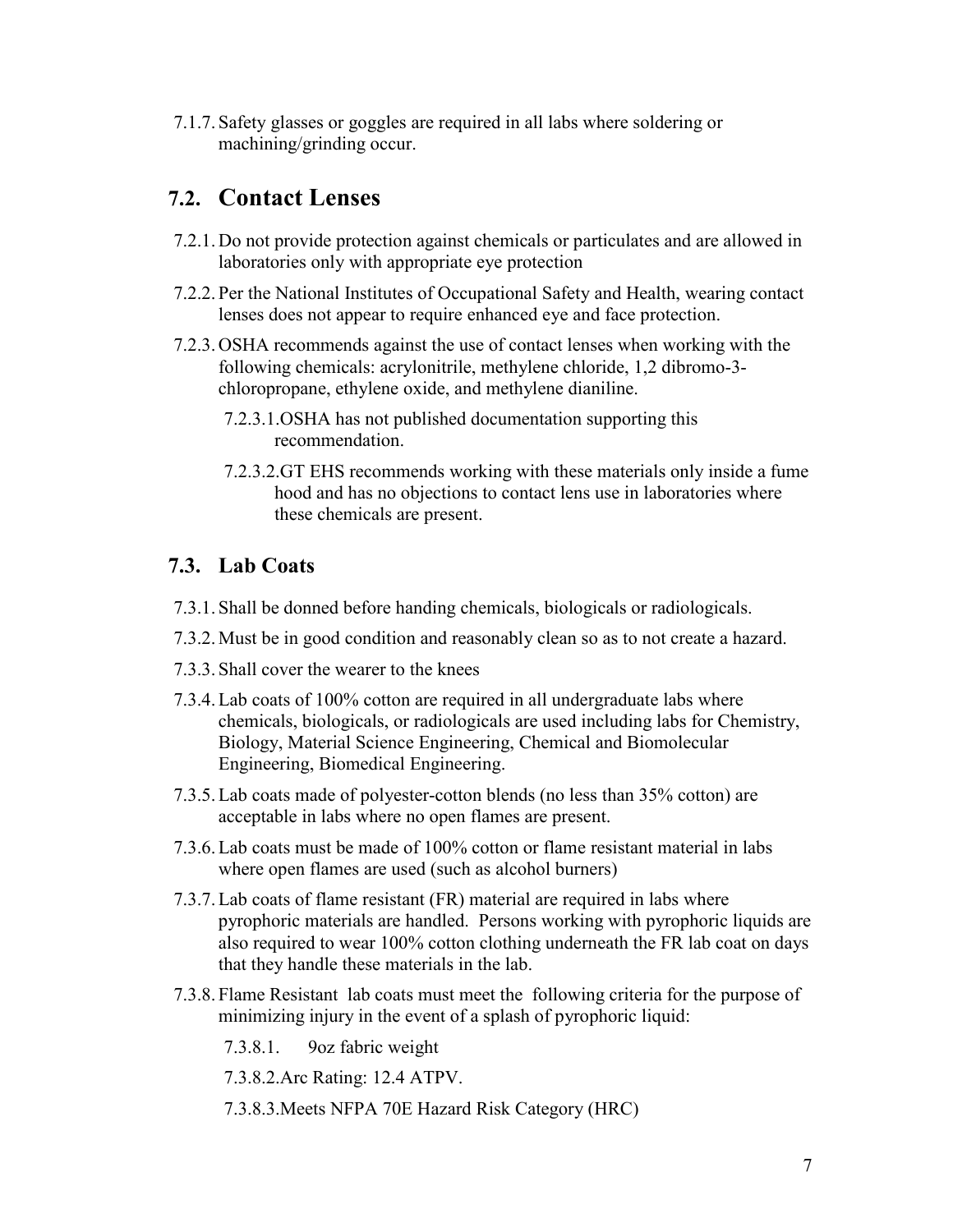## <span id="page-7-0"></span>**7.4. Laundering Lab Coats**

- 7.4.1.Laboratorians are expected to keep lab coats in good condition and reasonably clean so as to not create a safety hazard.
- 7.4.2.Lab coats which meet the Georgia Tech specifications can be purchased at the VWR store located in room L2320 of the ES&T building. (hours of operation are Monday- Friday 8 am to 4:30 pm).
- 7.4.3. As of August 2010, there were no identified laundry services in Atlanta that would accept lab coats from chemistry labs, however: Some labs at GT use a uniform service to both supply and launder their lab coats (includes pick up and delivery). If you would like more information about this service (which was found to be very cost effective) please contact EHS Chemical and Laboratory Safety at 404-894-4635 or [\(www.ehs.gatech.edu](http://www.ehs.gatech.edu/) )

### <span id="page-7-1"></span>**7.5. Face Protection**

- 7.5.1. Face shields worn over safety glasses may be required for certain processes as determined by the Principal Investigator (PI) and/or GT EHS. These include but are not limited to cryogenic operations and soldering.
- 7.5.2. Face Shields must always be worn over safety glasses or goggles, not instead of safety glasses or goggles
- 7.5.3.The use of face shields over safety glasses are required with processes involving high pressure reactors (>30 PSI) or pneumatic lines (>30 PSI), machining operations.

### <span id="page-7-2"></span>**7.6. Hand Protection**

- 7.6.1.Chemically-Resistant Gloves
	- 7.6.1.1.Appropriately resistant gloves must be worn when handling chemicals, biologicals, or radiologicals.
	- 7.6.1.2.Gloves shall be chosen to be appropriately chemically resistant but also to be appropriate for the process, e.g. gloves shall not put the wearer at risk by causing:
		- 7.6.1.2.1. Loss of dexterity,
		- 7.6.1.2.2. Risk of ergonomic injury (s/a increased muscle strain from gloves that are too heavy or stiff for pipetting, handling small objects, etc.)
		- 7.6.1.2.3. Increased risk of being caught in rotating equipment (from gloves that are too loose on the user's hands)
	- 7.6.1.3.Nitrile exam gloves shall be used in all general purpose chemistry labs as the "general purpose glove".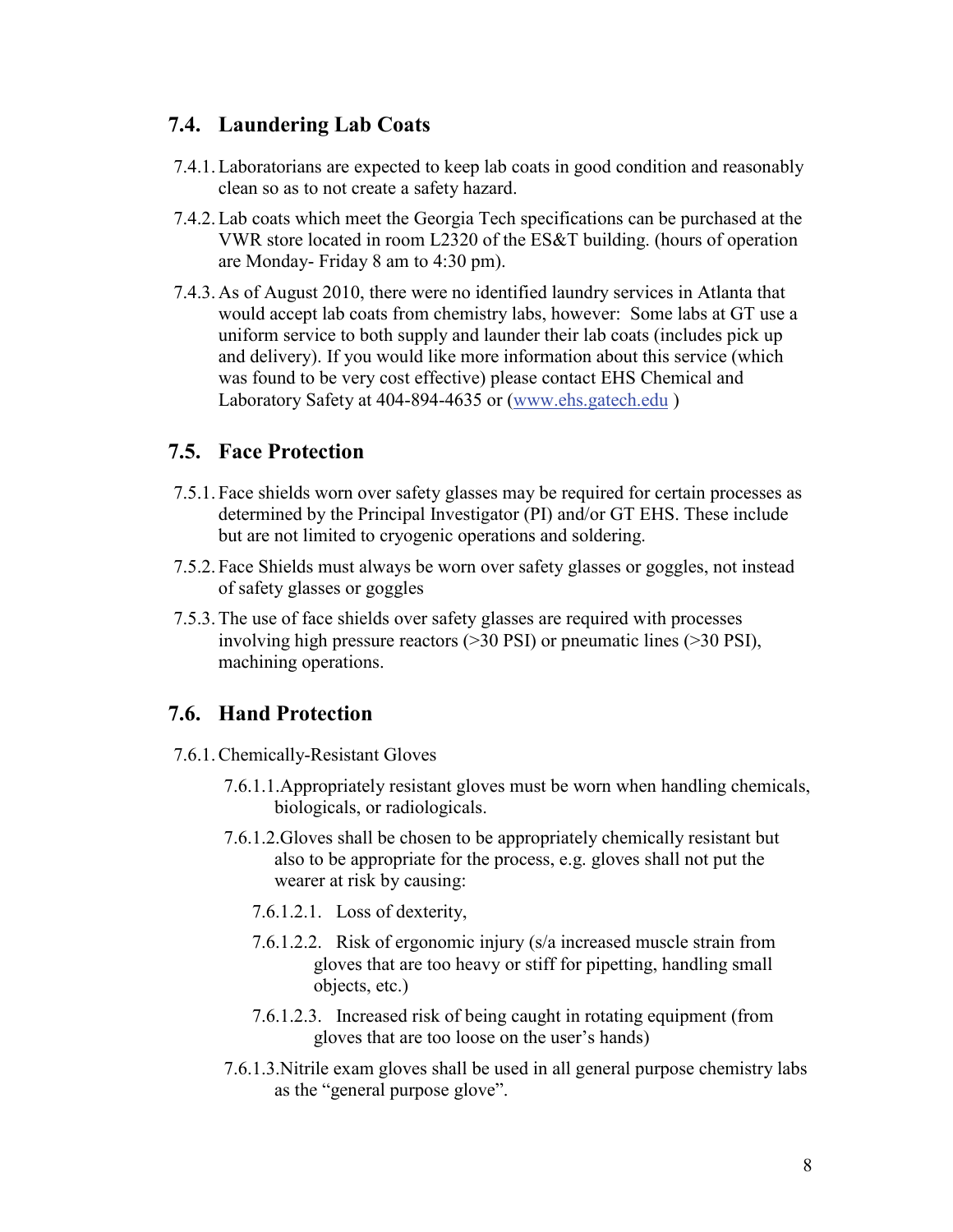#### 7.6.2. Other Types of Gloves

- 7.6.2.1.Protective gloves must be selected as appropriate for their processes to protect from physical trauma including but not limited to:
	- 7.6.2.1.1. Thermally protective gloves for hot or cold processes Lineman rubber gloves for electrical hazards
	- 7.6.2.1.2. Appropriate gloves for protection against abrasions and cuts
	- 7.6.2.1.3. Gloves must be chosen so as to not create a hazard around moving machinery.

While there is no single glove material that provides 100% protection from all chemicals, a good all purpose glove is the nitrile exam glove. Latex gloves, which have been the most commonly used glove in labs for many years are not resistant to many of the most common solvents found in laboratories. Additionally, latex is a natural product and is also a powerful allergen which readily becomes airborne on glove powder each time a glove is removed. Most hospitals have banned the use of powdered latex gloves. Many institutions have banned latex gloves entirely

Consult the Material Safety Data Sheet section on chemical handing instructions before selecting gloves. Some, but not all MSDSs contain glove selection information. If you have questions about appropriate glove selection, contact EHS Chemical and Laboratory Safety at 404-894-4635 or www.ehs.gatech.edu. Be sure to include the name of the chemical and CAS number.

### <span id="page-8-0"></span>**7.7. Lab Coats and Gloves Outside the Lab**

- 7.7.1.Wearing a lab coat and gloves outside of the lab is acceptable when transporting chemicals, biologicals, or radiologicals between labs or from the chemical stock room. However:
- 7.7.2.The gloves must be clean- change to clean gloves before leaving the lab.
- 7.7.3.Whenever possible, leave one hand ungloved to open doors and push elevator buttons.
- 7.7.4. Use service elevators whenever they are available.
- 7.7.5.Whenever possible, lab coats are to be hung in the lab before exiting. When this is not possible, laboratorians are advised to bag lab coats in zip-seal plastic bags when leaving the lab.
- 7.7.6.Lab coats and gloves are not to be worn in offices, lunch rooms, break rooms, rest rooms, conference, or meeting rooms.

### <span id="page-8-1"></span>**7.8. Respirators**

7.8.1.Respirators are a last resort for protecting people in the workplace. Under The Georgia Tech Respiratory protection program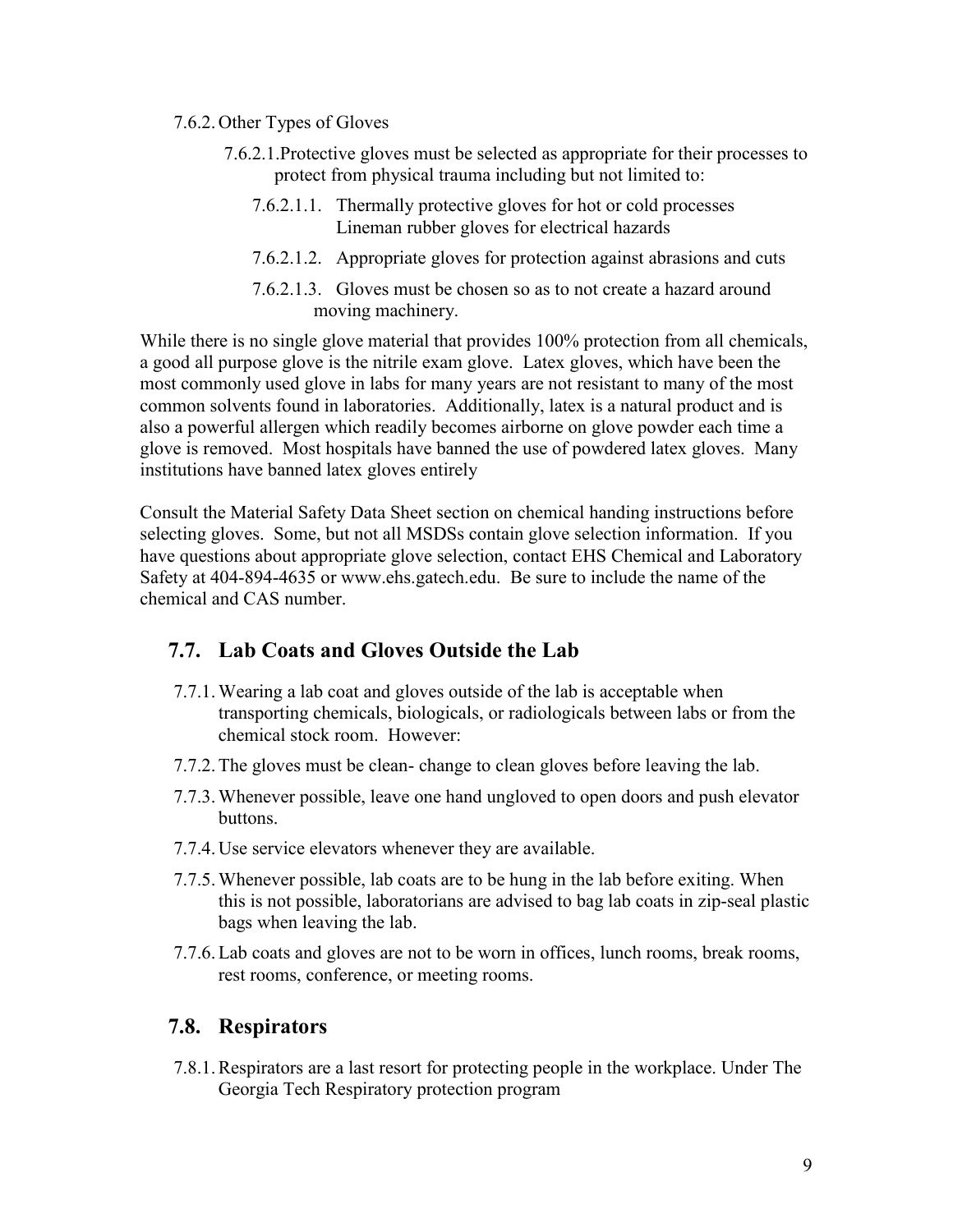(http://www.ehs.gatech.edu/chemical/respiratory.rtf) and the Federal Respiratory Protection Standard (29 CFR 1910. 134) employers are required to determine that no other method of protecting the employee is feasible before resorting to the use of a respirator.

- 7.8.2.Employees and students of Georgia Tech may not purchase or use respirators on their own, including N-95 filtering face pieces, without first consulting with GT EHS. Upon request of a respirator, a Respiratory Hazard Evaluation by EHS will be conducted. If the evaluation indicates that respirator use is warranted, then the next steps are:
	- 1. Medical Clearance Exam
	- 2. Respirator Fit Testing, and
	- 3. Training.

Contact EHS Chemical and Laboratory Safety at 404-864-4635 or www.ehs.gatech.edu to schedule a Respiratory Hazard Assessment.

## <span id="page-9-0"></span>**8. Non-Compliance**

Penalties for non-compliance with this policy may include removal from the laboratory, suspension of laboratory privileges, grade reduction, and dismissal, as appropriate to the conditions and severity of the violation

Willful and/or repeat violations of this policy will be referred to the Department Chair and, if warranted, the Office of Student Integrity for disciplinary action.

PI's who willfully and/or repeatedly fail to implement this policy in their labs may be subject to disciplinary action.

Funding agencies and industry sponsors / partners often require adherence to Occupational Safety and Health Administration (OSHA) regulations and other standard safety practices and may withdraw funding from individual projects, or the Institute as a whole, when researchers are found to be in violation of industry-standard safety practices and rules.

## <span id="page-9-1"></span>**9. References**

American College of Occupational and Environmental Medicine, Guidance Statement - Use of Contact Lenses in an Industrial Environment, 2008

Code of Federal Regulations 29 CFT 1910.134 Respiratory Protection

Georgia Tech Respiratory Protection Program, www.ehs.gatech.edu